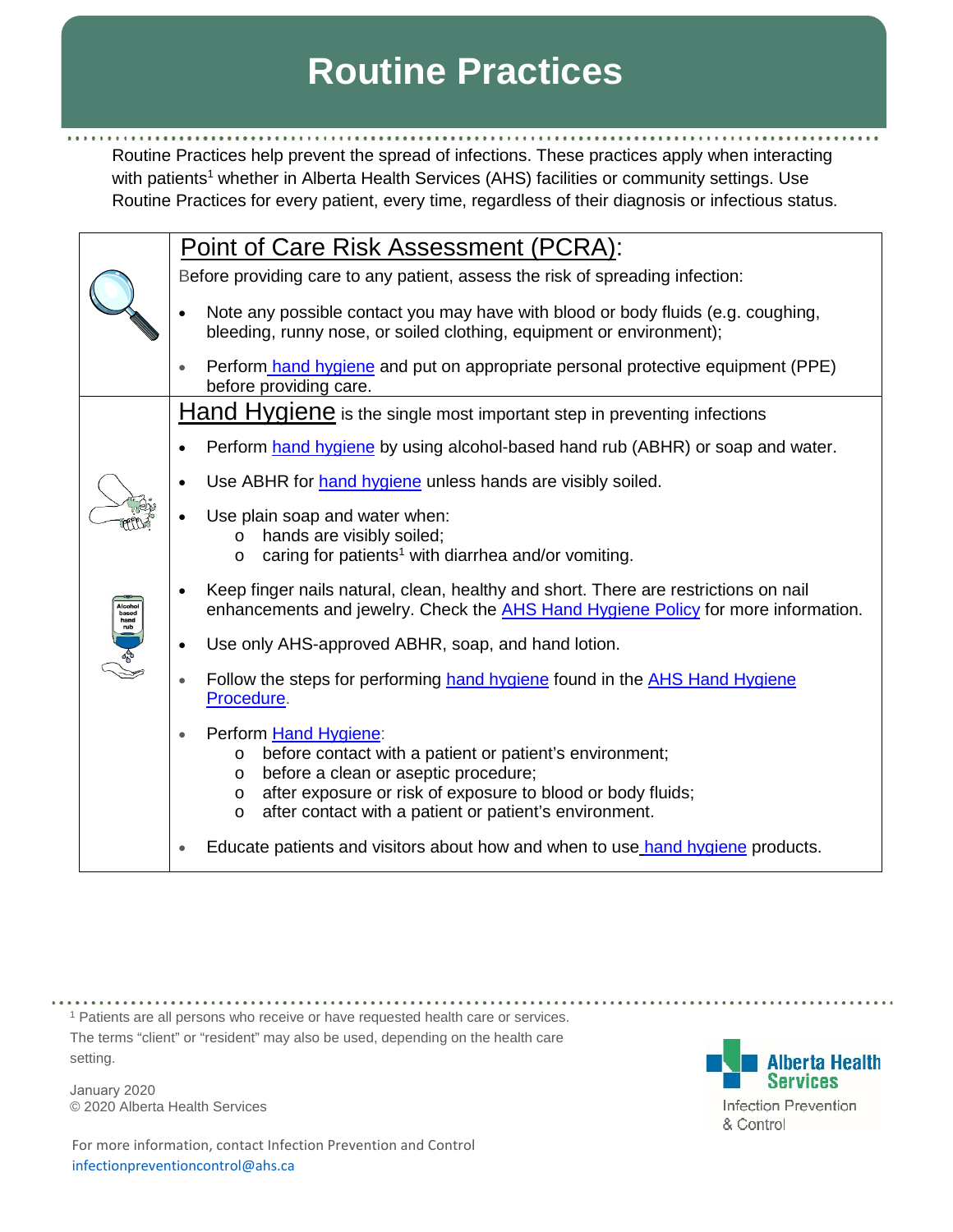| Accommodation                                                                                            |  |  |  |
|----------------------------------------------------------------------------------------------------------|--|--|--|
| When room-sharing:                                                                                       |  |  |  |
| Follow IPC recommendations for Cohorting.<br>$\circ$                                                     |  |  |  |
| Change PPE (if worn) between each patient interaction and treat each patient space as a<br>$\circ$       |  |  |  |
| private room.                                                                                            |  |  |  |
| Remove PPE (if worn) and perform hand hygiene when leaving one bed space or before<br>$\circ$            |  |  |  |
| providing care to the other patients in the room.                                                        |  |  |  |
| Separate patient beds by minimum of 2 meters whenever possible.<br>$\circ$                               |  |  |  |
| <b>Personal Protective Equipment: Gloves</b>                                                             |  |  |  |
| Wear non-sterile gloves:                                                                                 |  |  |  |
| to help protect your hands from contact with blood, body fluids, excretions, secretions,<br>$\circ$      |  |  |  |
| mucous membranes or non-intact skin of patients;                                                         |  |  |  |
| to handle dirty or potentially contaminated items;<br>$\circ$                                            |  |  |  |
| to protect your hands if you have non-intact skin (e.g. open cuts, lesions or rashes).<br>$\circ$        |  |  |  |
| Perform hand hygiene before accessing and putting on and immediately after taking them off.<br>$\bullet$ |  |  |  |
| Gloves are single-use. Use only once, then dispose of them immediately after use.<br>$\bullet$           |  |  |  |
| Change gloves between care activities for the same patient (e.g. when moving from a<br>$\bullet$         |  |  |  |
| contaminated body site to a clean body site).                                                            |  |  |  |
| Never wear gloves outside a patient room or bed space unless transporting contaminated<br>$\bullet$      |  |  |  |
| items or when cleaning spills of blood or body fluids.                                                   |  |  |  |
| Remove damaged gloves as soon as possible and perform hand hygiene.<br>$\bullet$                         |  |  |  |
| Never wash gloves or use ABHR while wearing gloves.<br>$\bullet$                                         |  |  |  |
| Sterile gloves are for sterile procedures.<br>$\bullet$                                                  |  |  |  |
| Refer to the AHS Donning and Doffing PPE posters for details on careful removal and disposal of          |  |  |  |
| gloves.                                                                                                  |  |  |  |
|                                                                                                          |  |  |  |
| For more detailed information on glove use see Glove Use and Selection: IPC Best Practice                |  |  |  |
| Guidelines or Proper Glove Use as part of Personal Protective Equipment.                                 |  |  |  |

<sup>1</sup> Patients are all persons who receive or have requested health care or services. The terms "client" or "resident" may also be used, depending on the health care setting.

January 2020

© 2020 Alberta Health Services

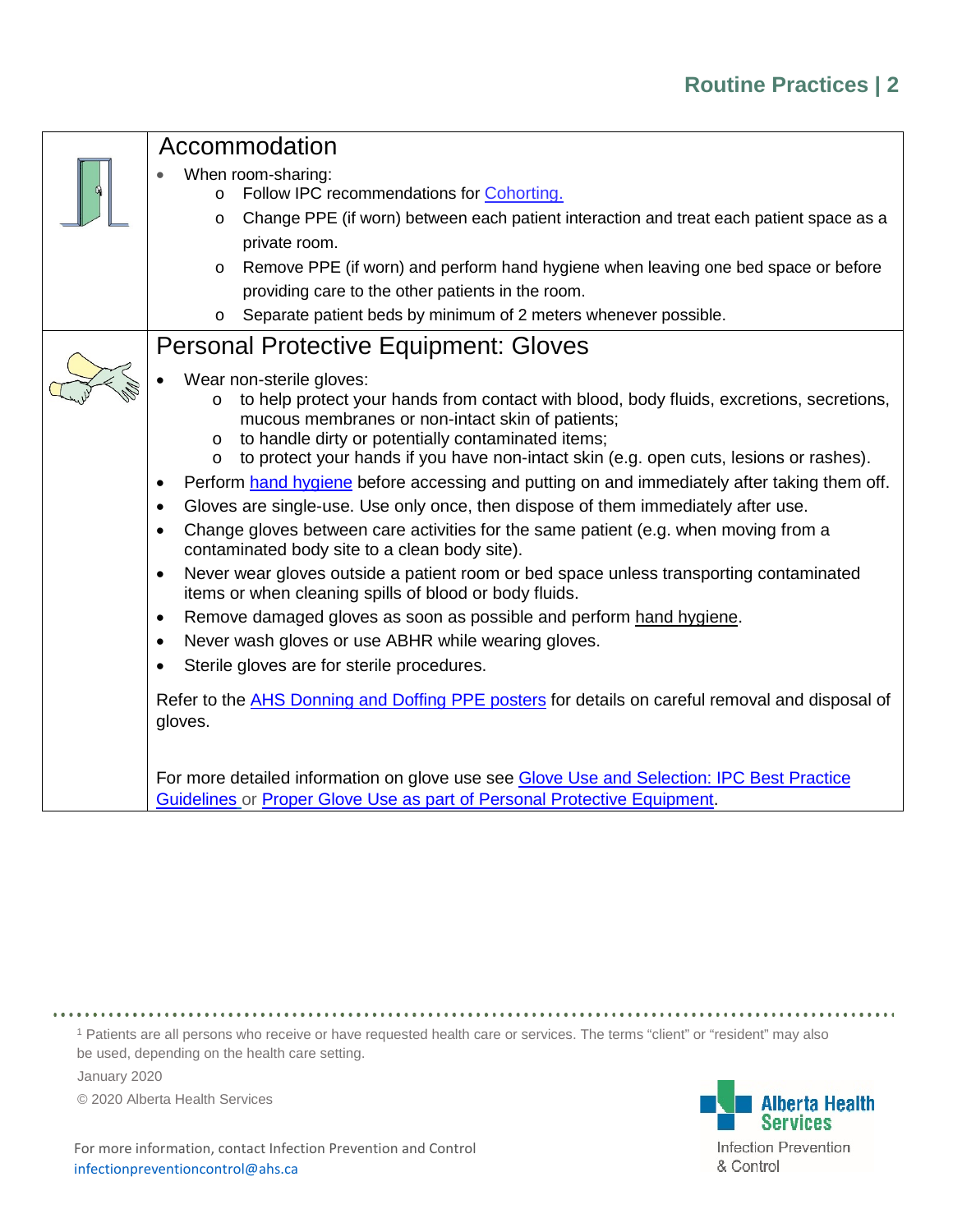## **Routine Practices | 3**

| <b>Personal Protective Equipment: Gowns</b>                                                                                  |  |  |  |
|------------------------------------------------------------------------------------------------------------------------------|--|--|--|
| Wear a gown to protect exposed skin and clothing during activities likely to cause:                                          |  |  |  |
| splashes of fluids;<br>$\circ$                                                                                               |  |  |  |
| contact with blood or body fluids (e.g. wound drainage).<br>O                                                                |  |  |  |
| Perform hand hygiene before accessing and putting on and immediately after taking off a<br>gown.                             |  |  |  |
| Remember to fasten the tie strings at the neck and the waist.<br>$\bullet$                                                   |  |  |  |
| Make sure the sleeves cover your wrists.<br>$\bullet$                                                                        |  |  |  |
| Do not use gowns as housecoats or warm-up jackets.<br>$\bullet$                                                              |  |  |  |
| Do not wear gowns outside patient rooms/bed spaces unless transporting contaminated                                          |  |  |  |
| items.                                                                                                                       |  |  |  |
| Remove soiled gown as soon as possible.                                                                                      |  |  |  |
| Do not reuse gowns.<br>$\bullet$                                                                                             |  |  |  |
| After removing gown:<br>$\bullet$                                                                                            |  |  |  |
| place in waste container if disposable; do not tear or rip to remove<br>O                                                    |  |  |  |
| place in linen bag if reusable; and<br>O<br>perform hand hygiene.<br>$\circ$                                                 |  |  |  |
| Refer to the AHS Donning and Doffing PPE posters for details on careful removal and disposal of                              |  |  |  |
| gowns.                                                                                                                       |  |  |  |
| Personal Protective Equipment: Facial (masks and eye) Protection                                                             |  |  |  |
| Wear facial (mask and eye) protection to protect your mouth, nose and eyes during activities                                 |  |  |  |
| likely to cause splashes.                                                                                                    |  |  |  |
| If you need a mask, you also need eye protection (e.g. goggles, face shields, visors attached                                |  |  |  |
| to masks).<br>Perform hand hygiene before accessing and putting on and immediately after taking off facial<br>$\bullet$      |  |  |  |
| protection.                                                                                                                  |  |  |  |
| Proper wearing of a mask includes:                                                                                           |  |  |  |
| ensuring a snug fit over the nose and under the chin;<br>$\circ$                                                             |  |  |  |
| molding the metal bar over the nose;<br>O                                                                                    |  |  |  |
| wearing the mask with the moisture-absorbing side closest to the face;<br>O<br>changing the mask when it is moist;<br>O      |  |  |  |
| careful removal after use, touching only the elastic or ties without tearing or ripping the<br>$\circ$                       |  |  |  |
| mask:                                                                                                                        |  |  |  |
| not wearing masks around the neck.<br>O                                                                                      |  |  |  |
| Prescription glasses do not meet Workplace Health and Safety Regulations for eye                                             |  |  |  |
| protection.                                                                                                                  |  |  |  |
| Clean and disinfect re-useable eye protection after each use.<br>$\bullet$                                                   |  |  |  |
| Discard single-use masks and eye protection in waste container.                                                              |  |  |  |
| Refer to the AHS Donning and Doffing PPE posters for details on careful removal and disposal of<br>masks and eye protection. |  |  |  |
|                                                                                                                              |  |  |  |
|                                                                                                                              |  |  |  |

<sup>1</sup> Patients are all persons who receive or have requested health care or services. The terms "client" or "resident" may also be used, depending on the health care setting.

January 2020

© 2020 Alberta Health Services

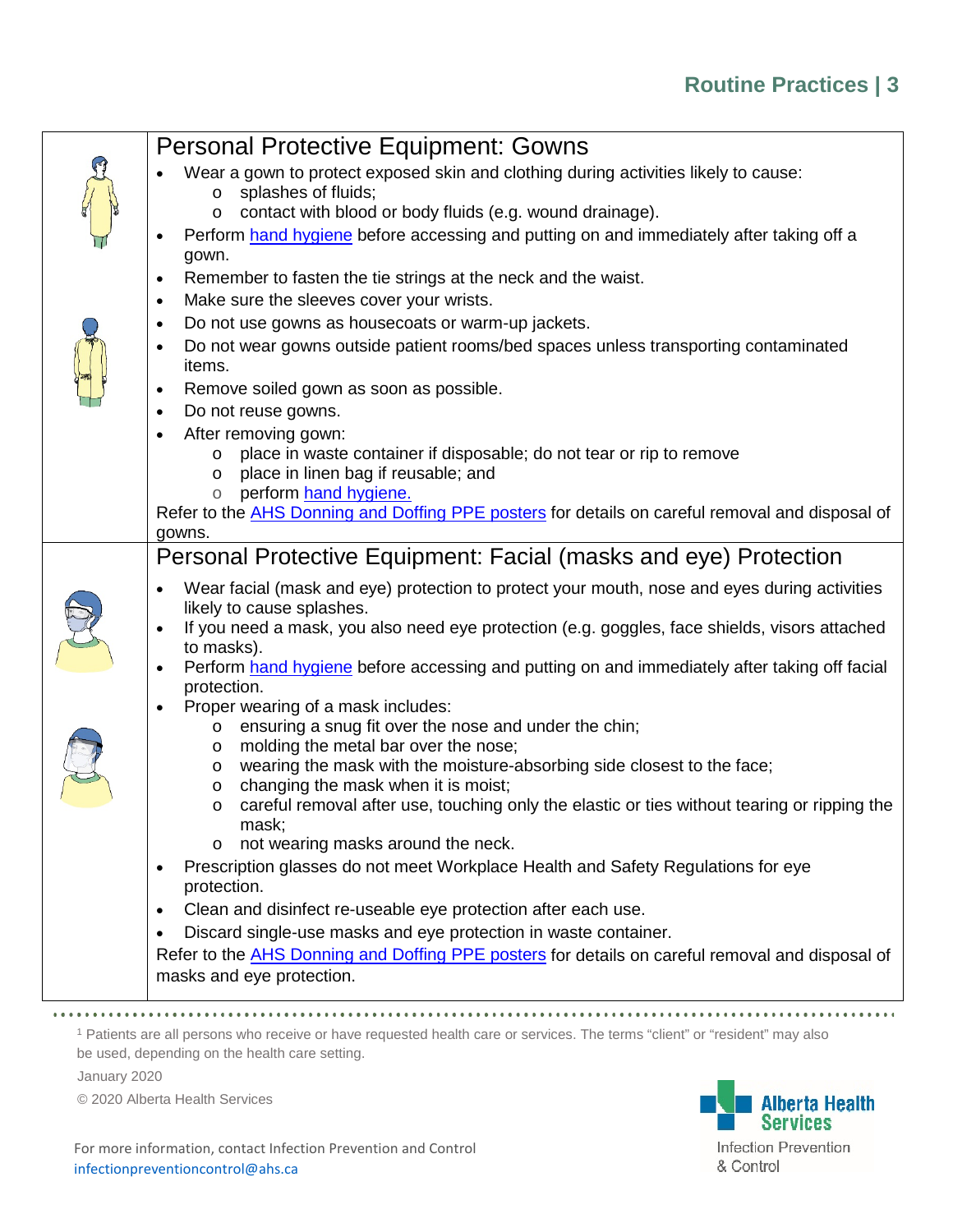|                 | Respiratory Hygiene: Cover Your Cough, Clean Your Hands                                                                                                                                          |  |  |  |
|-----------------|--------------------------------------------------------------------------------------------------------------------------------------------------------------------------------------------------|--|--|--|
|                 | Cover your nose and mouth with a tissue when coughing or sneezing.                                                                                                                               |  |  |  |
|                 | Use the tissue once then dispose of it immediately, and perform hand hygiene.<br>$\bullet$                                                                                                       |  |  |  |
|                 | If tissues are not readily available, cough or sneeze into your upper arm or elbow.<br>$\bullet$                                                                                                 |  |  |  |
|                 | Handling Patient Care Items and Equipment                                                                                                                                                        |  |  |  |
|                 | Bring minimal supplies into patient rooms, tub rooms, and treatment rooms.<br>$\bullet$                                                                                                          |  |  |  |
|                 | Discard items labeled as single-use after use on one patient.<br>$\bullet$                                                                                                                       |  |  |  |
|                 | Use disposable patient equipment when possible.<br>$\bullet$                                                                                                                                     |  |  |  |
| SOILED<br>LINEN | Dedicate re-useable equipment for a single patient use only, until discharge (e.g.<br>$\bullet$<br>thermometers, blood pressure equipment).                                                      |  |  |  |
|                 | If reusable equipment cannot be dedicated for a single patient use, clean and disinfect it<br>between patients.                                                                                  |  |  |  |
|                 | Refer to manufacturer's instructions for equipment specific cleaning information<br>$\circ$                                                                                                      |  |  |  |
|                 | Additional Precaution rooms should contain a dedicated linen bag; double bag only if leaking.<br>$\bullet$                                                                                       |  |  |  |
|                 | Do not share toys, electronic games, and books that cannot be cleaned and disinfected.<br>$\bullet$                                                                                              |  |  |  |
|                 | Clean and disinfect shared tubs and showers immediately after use as per AHS procedures.<br>$\bullet$                                                                                            |  |  |  |
|                 | Used meal trays and dishes do not require special handling. Place on the dietary cart or in an<br>$\bullet$<br>area designated for used dishes. Disposable dishes and utensils are not required. |  |  |  |
|                 | After patients are discharged, transferred or additional precautions are discontinued,<br>$\bullet$                                                                                              |  |  |  |
|                 | clean/disinfect reusable equipment, discard single-use supplies that remain and launder                                                                                                          |  |  |  |
|                 | unused linens.                                                                                                                                                                                   |  |  |  |
|                 | <b>Environmental Cleaning</b>                                                                                                                                                                    |  |  |  |
|                 | Clean patient care areas on a regularly scheduled basis and after patient discharge.                                                                                                             |  |  |  |
|                 | Use AHS approved products and procedures.                                                                                                                                                        |  |  |  |
|                 | Refer to AHS Linen and Environmental Services documents for specific cleaning schedules and                                                                                                      |  |  |  |
|                 | practices.                                                                                                                                                                                       |  |  |  |
|                 | Patient Ambulation Outside Room, Bed Space or Transfer                                                                                                                                           |  |  |  |
|                 | Before patients leave their room, educate or assist them to:                                                                                                                                     |  |  |  |
|                 | perform hand hygiene;<br>О                                                                                                                                                                       |  |  |  |
|                 | practice respiratory hygiene if coughing or sneezing;<br>O                                                                                                                                       |  |  |  |
|                 | put on clean clothing or hospital gown/housecoat;<br>O<br>ensure dressings and incontinence products contain body fluids or drainage.<br>O                                                       |  |  |  |
|                 | Transport Staff should assess the risk of spreading infection and choose clean personal                                                                                                          |  |  |  |
|                 | protective equipment (PPE) if necessary, to handle the patient during transport and at the                                                                                                       |  |  |  |
|                 | transport destination, using Point of Care Risk Assessment (PCRA).                                                                                                                               |  |  |  |
|                 |                                                                                                                                                                                                  |  |  |  |

. . . . . . . . . . . . . . . . . . . . . . . . . . . . . . . <sup>1</sup> Patients are all persons who receive or have requested health care or services. The terms "client" or "resident" may also

be used, depending on the health care setting.

January 2020

© 2020 Alberta Health Services